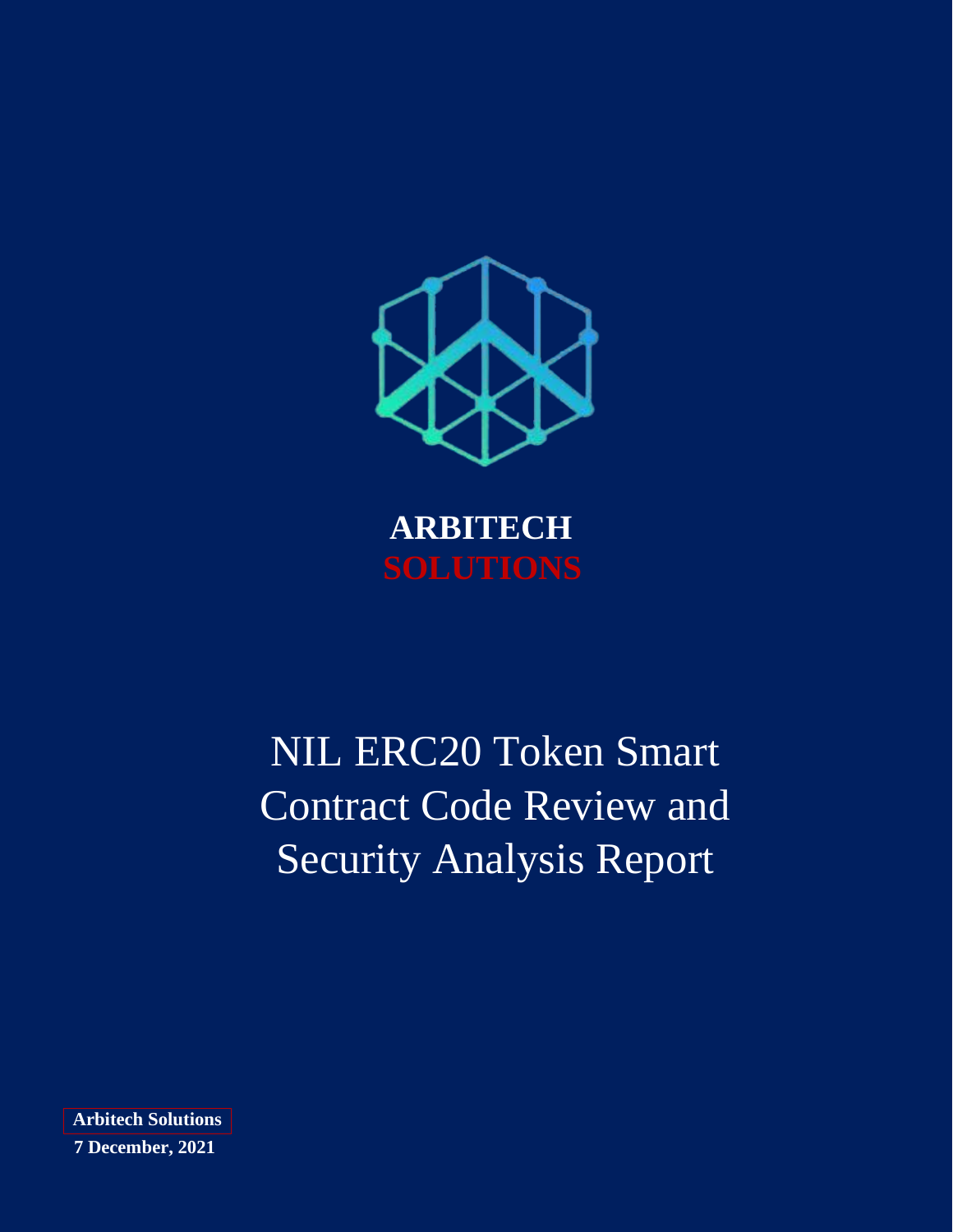# **Contents**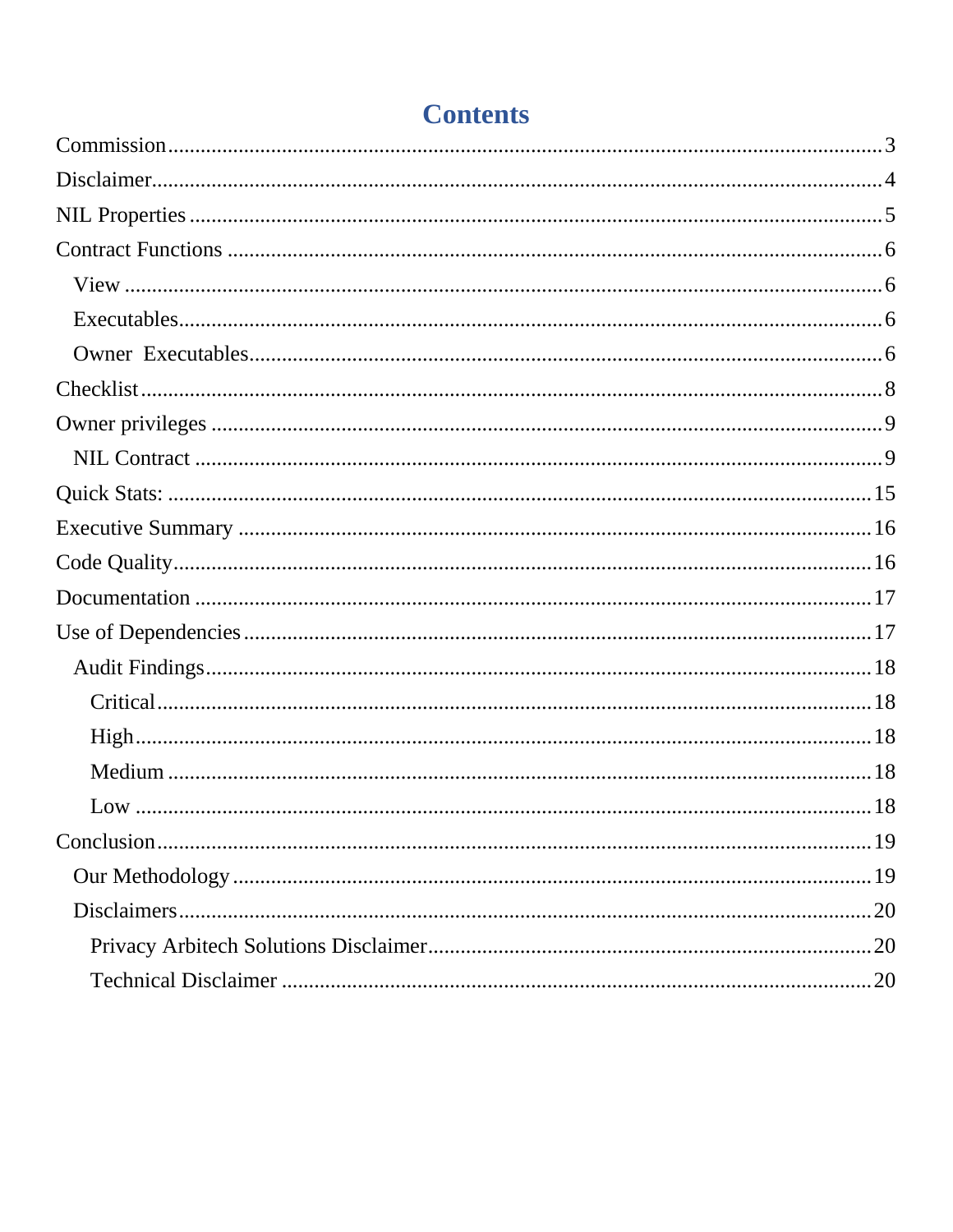### **Commission**

<span id="page-2-0"></span>

| <b>Audited Project</b> | <b>NIL Smart Contract</b>                  |
|------------------------|--------------------------------------------|
| <b>Contract Owner</b>  | 0x51049066d8ce32D647c6e5E5a92E037040a7f70D |
| <b>Smart Contract</b>  | 0xD31B00deA80cF282aCE1791D204d76a85Fb82556 |
| <b>Blockchain</b>      | <b>Ethereum Mainnet</b>                    |

Arbitech Solutions was commissioned by NIL ERC20 Token owners to perform an audit of their main smart contract. The purpose of the audit was to achieve the following:

- Ensure that the smart contract functions as intended.
- Identify potential security issues with the smart contract.

The information in this report should be used to understand the risk exposure of the smart contract, and as a guide to improve the security posture of the smart contract by remediating the issues that were identified.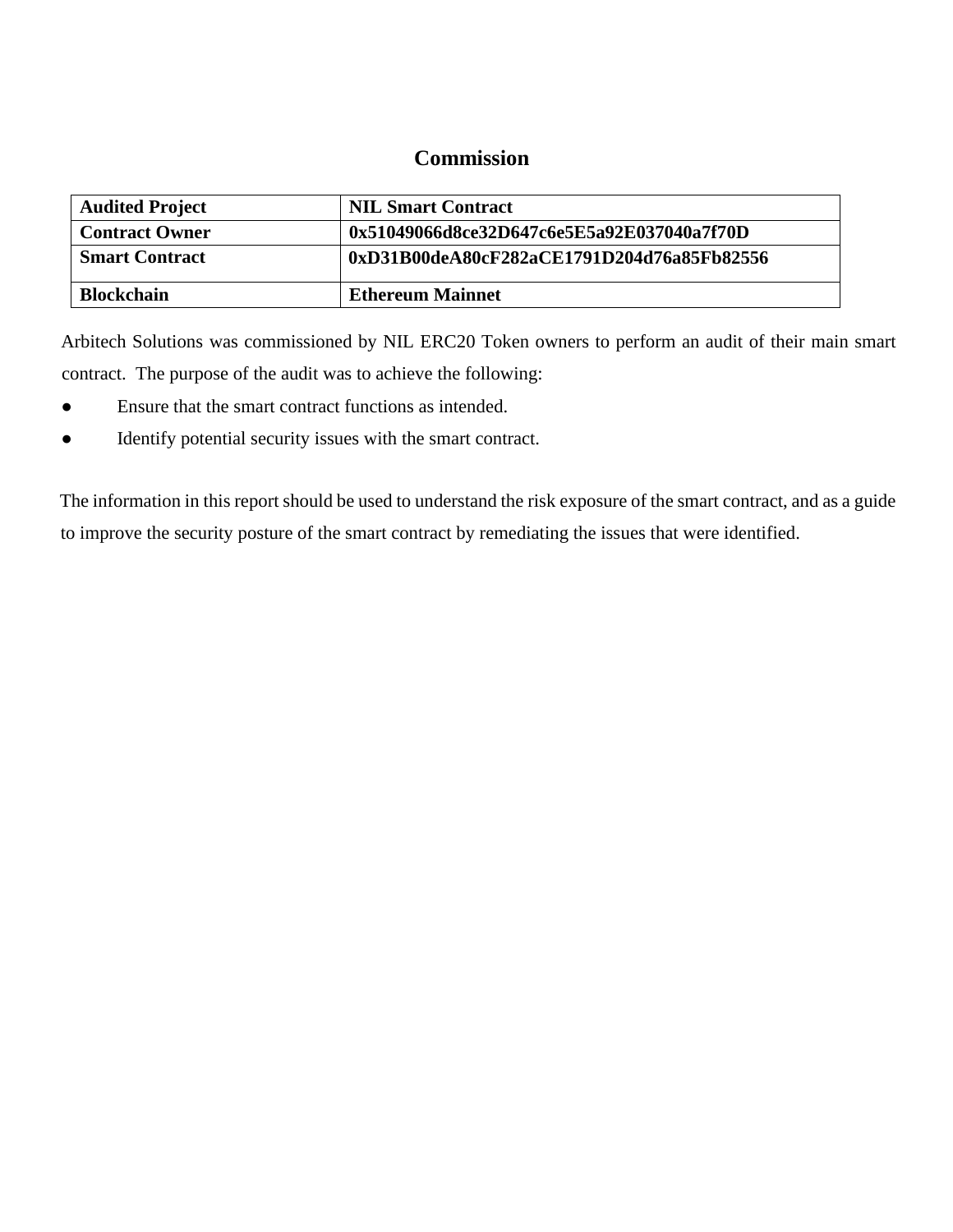#### **Disclaimer**

<span id="page-3-0"></span>This is a limited report on our finding based on our analysis, in accordance with good industry practice as at the date of this report, in relation to cybersecurity vulnerabilities and issues in the framework and algorithms based on smart contracts, the details of which are set out in this report. In order to get a full view of our analysis, it is crucial for you to read the full report. While we have done our best in conducting our analysis and producing this report, it is important to note that you should not rely on this report and cannot claim against us on the basis of what it says or doesn't say, or how we produced it, and it is important for you to conduct your own independent investigations before making any decisions. We go into more detail on this in the disclaimer below please make sure to read it in full.

**DISCLAIMER:** By reading this report or any part of it, you agree to the terms of this disclaimer. If you do not agree to the terms, then please immediately cease reading this report, and delete and destroy any and all copies of this report downloaded and/or printed by you. This report is provided for information purposes only and on a non-reliance basis, and does not constitute investment advice. No one shall have any right to rely on the report or its contents, and Arbitech Solutions and its affiliates (including holding companies, shareholders, subsidiaries, employees, directors, officers and other representatives) (Arbitech Solutions) owe no duty of care towards you or any other person, nor does Arbitech Solutions make any warranty or representation to any person on the accuracy or completeness of the report. The report is provided "as is", without any conditions, warranties or other terms of any kind except as set out in this disclaimer, and Arbitech Solutions hereby excludes all representations, warranties, conditions and other terms (including, without limitation, the warranties implied by law of satisfactory quality, fitness for purpose and the use of reasonable care and skill) which, but for this clause, might have effect in relation to the report. Except and only to the extent that it is prohibited by law, Arbitech Solutions hereby excludes all liability and responsibility, and neither you nor any other person shall have any claim against Arbitech Solutions, for any amount or kind of loss or damage that may result to you or any other person (including without limitation, any direct, indirect, special, punitive, consequential or pure economic loss or damages, or any loss of income, profits, goodwill, data, contracts, use of money, or business interruption, and whether in delict, tort (including without limitation negligence), contract, breach of statutory duty, misrepresentation (whether innocent or negligent) or otherwise under any claim of any nature whatsoever in any jurisdiction) in any way arising from or connected with this report and the use, inability to use or the results of use of this report, and any reliance on this report. The analysis of the security is purely based on the smart contracts alone. No applications or operations were reviewed for security.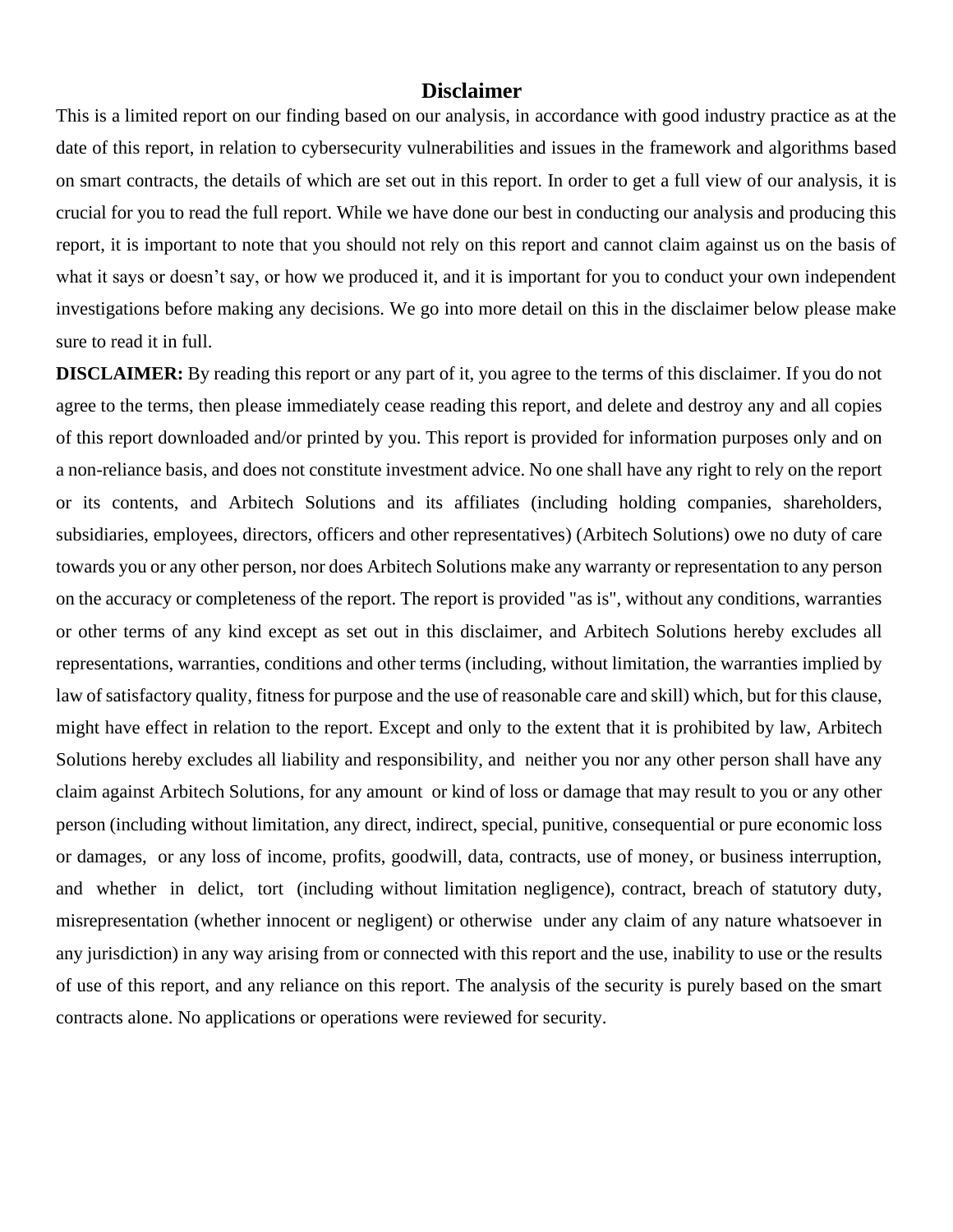# **NIL Properties**

<span id="page-4-0"></span>

| Contract name              | NIL ERC20 Token                             |
|----------------------------|---------------------------------------------|
| Contract address           | 0xD31B00deA80cF282aCE1791D204d76a85Fb82556  |
| Total supply               | 1000000000000                               |
| Token ticker               | NIL                                         |
| Decimals                   | 8                                           |
| Token holders              |                                             |
| Transaction's count        | 24                                          |
| Top 100 holder's dominance | 100%                                        |
| UniswapV2Pair              | 0x38880bdf094473bd75225112b2d0e318e14c3c16  |
| UniwapV2Router             | l0x7a250d5630b4cf539739df2c5dacb4c659f2488d |
| Contract deployer address  | 0x51049066d8ce32D647c6e5E5a92E037040a7f70D  |
| Contract's current owner   | 0x51049066d8ce32d647c6e5e5a92e037040a7f70d  |
| address                    |                                             |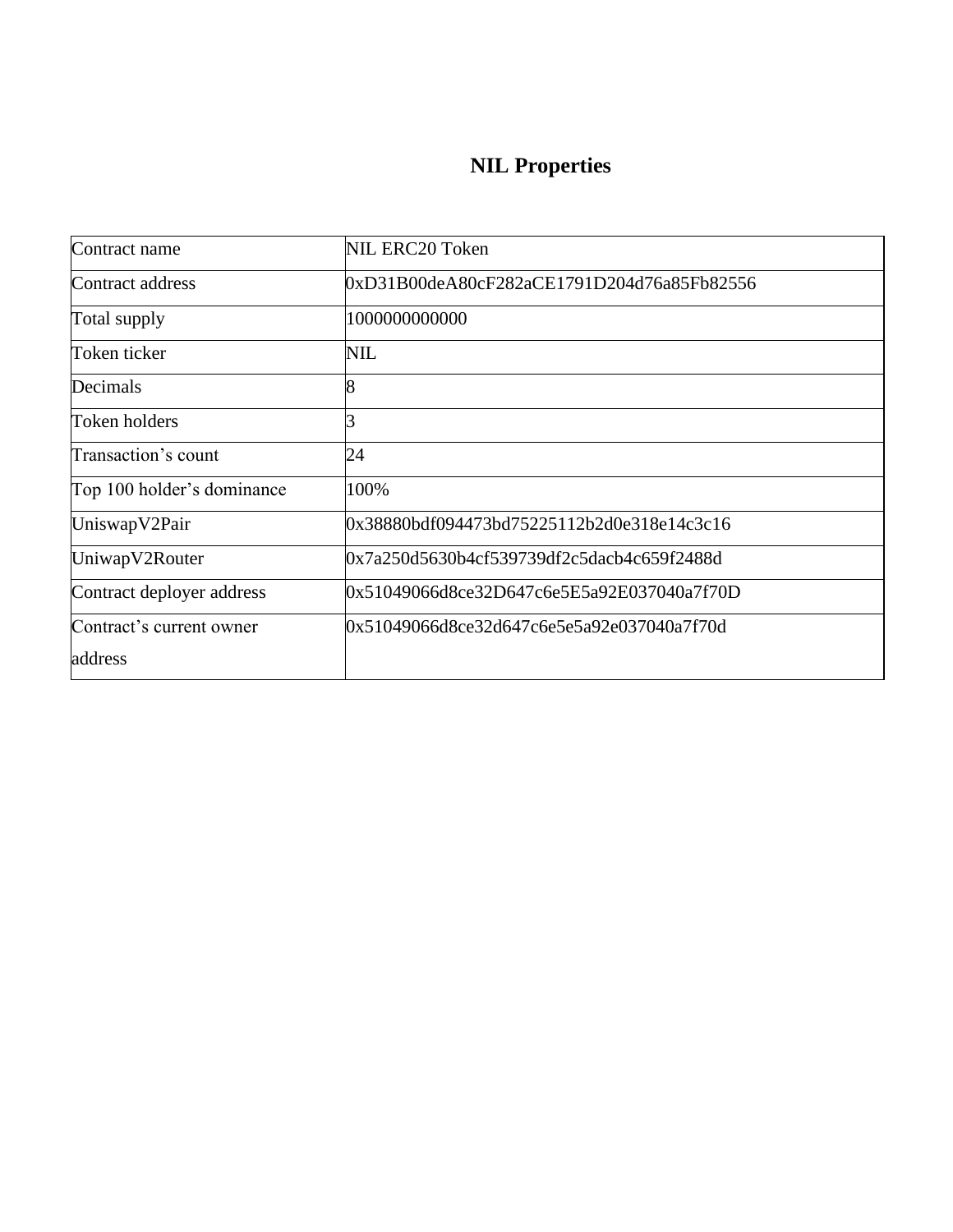### **Contract Functions**

### <span id="page-5-1"></span><span id="page-5-0"></span>**View**

- i. function allowance(address owner, address spender) public view virtual override returns (uint256)
- ii. function balanceOf(address account) public view virtual override returns (uint256)
- iii. function decimals() public view virtual returns (uint8)
- iv. function geUnlockTime() public view returns (uint256)
- v. function getBotWalletStatus(address botwallet) public view returns (bool)
- vi. function isExcludedFromFees(address account) public view returns (bool)
- vii. function isExcludedFromReward(address account) public view returns (bool)
- viii. function name() public view virtual returns (string memory)
- ix. function owner() public view virtual returns (address)
- x. function symbol() public view virtual returns (string memory)
- xi. function totalSupply() public view virtual override returns (uint256)
- xii. function reflectionFromToken(uint256 tAmount, bool deductTransferFee)public view returns (uint256)
- xiii. function tokenFromReflection(uint256 rAmount) public view returns (uint256)
- xiv. function totalFees() public view returns (uint256)

#### <span id="page-5-2"></span>**Executables**

- i. function approve(address spender, uint256 amount) public virtual override returns (bool)
- ii. function decreaseAllowance(address spender, uint256 subtractedValue) public virtual returns (bool)
- iii. function deliver(uint256 tAmount) public
- iv. function increaseAllowance(address spender, uint256 addedValue) public virtual returns (bool)
- v. function processDividendTracker(uint256 gas) external
- vi. function transfer(address recipient, uint256 amount) public virtual override returns (bool)
- vii. function transferFrom(address sender, address recipient, uint256 amount) public virtual override returns (bool)

#### <span id="page-5-3"></span>**Owner Executables**

- i. function addBotWallet(address botwallet) external onlyOwner
- ii. function airdrop(address recipient, uint256 amount) external onlyOwner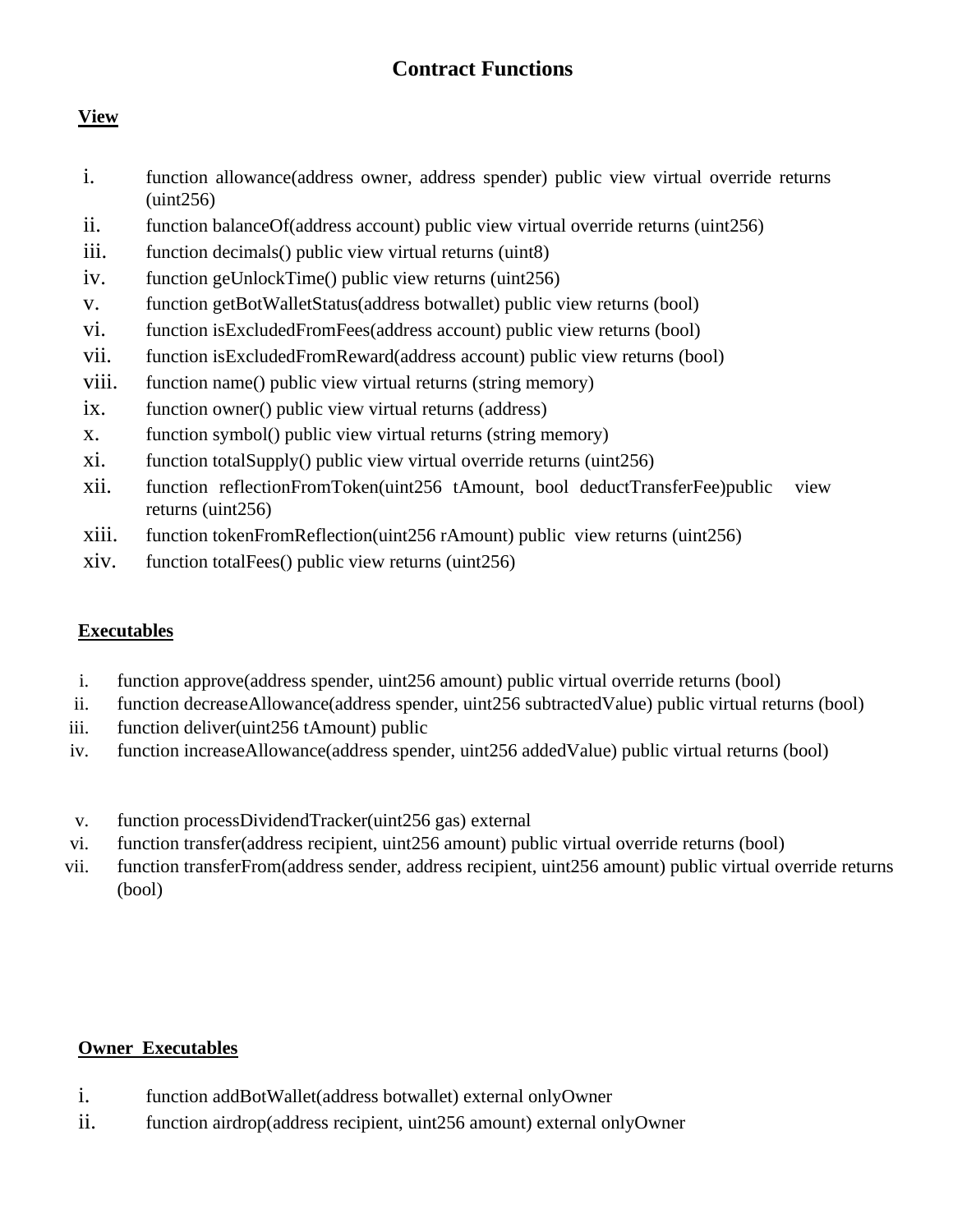- iii. function airdropArray( address[] calldata newholders, uint256[] calldata amounts ) external onlyOwner
- iv. function allowtrading() external onlyOwner
- v. function claimOtherTokens(IERC20 tokenAddress, address walletaddress)external onlyOwner
- vi. function claimTokens(address walletAddress) public onlyOwner
- vii. function clearStuckBalance(address payable walletaddress)external onlyOwner
- viii. function excludeFromReward(address account) public onlyOwner
- ix. function excludeFromFee(address account) public onlyOwner
- x. function excludeFromWhitelist(address account) external onlyOwner
- xi. function includeInFee(address account) public onlyOwner
- xii. function includeInReward(address account) external onlyOwner
- xiii. function includeInWhitelist(address account) external onlyOwner
- xiv. function lock(uint256 time) public virtual onlyOwner
- xv. function removeBotWallet(address botwallet) external onlyOwner
- xvi. function renounceOwnership() public virtual onlyOwner
- xvii. function setBurnFeePercent(uint256 fee) public onlyOwner
- xviii. function setLiquidityFeePercent(uint256 liquidityFee) external onlyOwner
- xix. function setMaxTxAmount(uint256 maxTxAmount) external onlyOwner
- xx. function setSwapAndLiquifyEnabled(bool \_enabled) public onlyOwner
- xxi. function setSwapThresholdAmount(uint256 SwapThresholdAmount) external onlyOwner
- xxii. function setTaxFeePercent(uint256 taxFee) external onlyOwner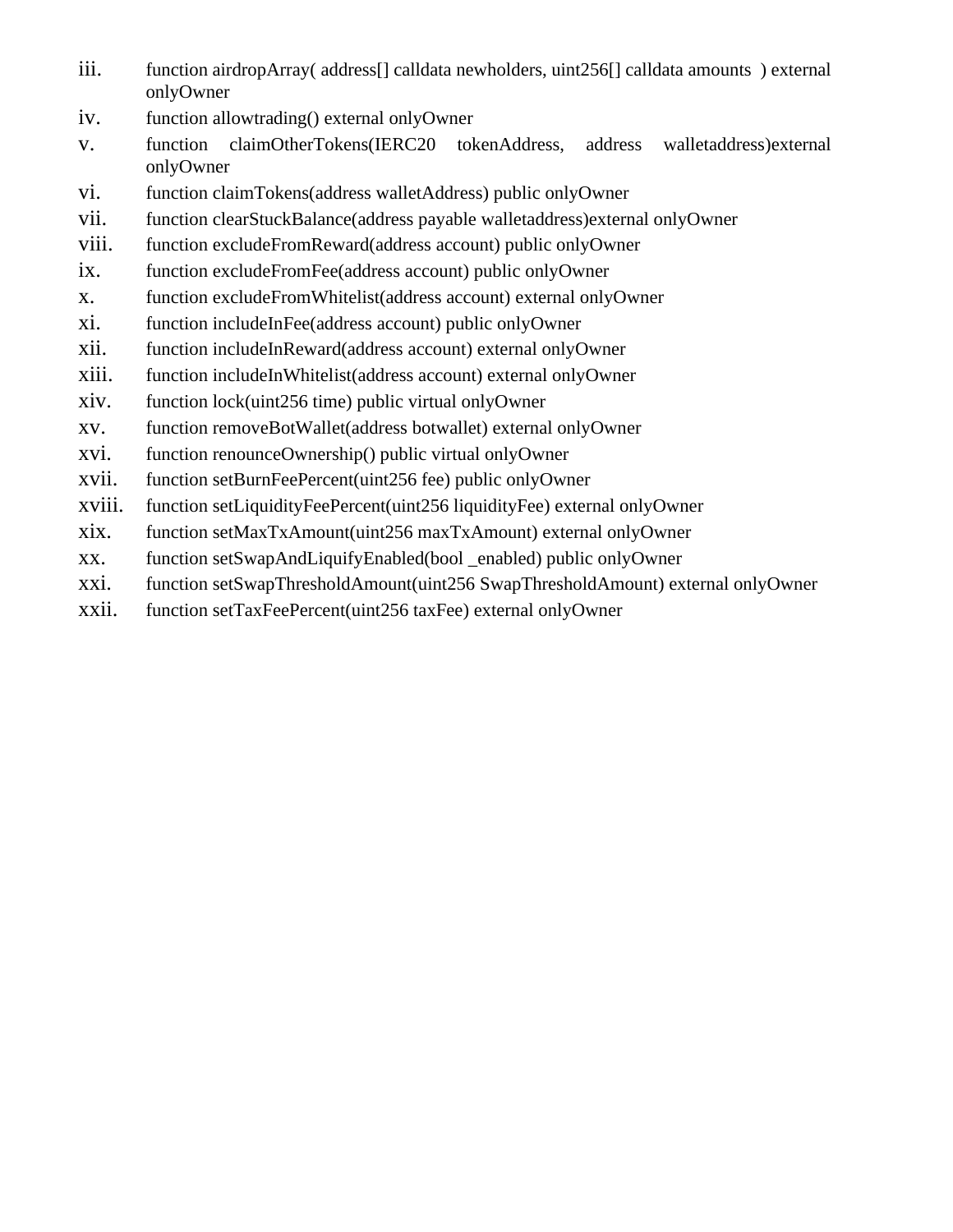# **Checklist**

<span id="page-7-0"></span>

| Compiler errors.                                       | Passed              |
|--------------------------------------------------------|---------------------|
| Possible delays in data delivery.                      | Passed              |
| Timestamp dependence.                                  | <b>Low Severity</b> |
| Integer Overflow and Underflow.                        | Passed              |
| Race Conditions and Reentrancy.                        | Passed              |
| DoS with Revert.                                       | Passed              |
| DoS with Arbitech gas limit.                           | Passed              |
| Methods execution permissions.                         | Passed              |
| Economy model of the contract.                         | Passed              |
| Private user data leaks.                               | Passed              |
| Malicious Events Log.                                  | Passed              |
| Scoping and Declarations.                              | Passed              |
| Uninitialized storage pointers.                        | Passed              |
| Arithmetic accuracy.                                   | Passed              |
| Design Logic.                                          | Passed              |
| Impact of the exchange rate.                           | Passed              |
| Oracle Calls.                                          | Passed              |
| Cross-function race conditions.                        | Passed              |
| Fallback function security.                            | Passed              |
| Front Running.                                         | Passed              |
| Safe Open Zeppelin contracts and implementation usage. | Passed              |
| Whitepaper-Website-Contract correlation.               | Not Checked         |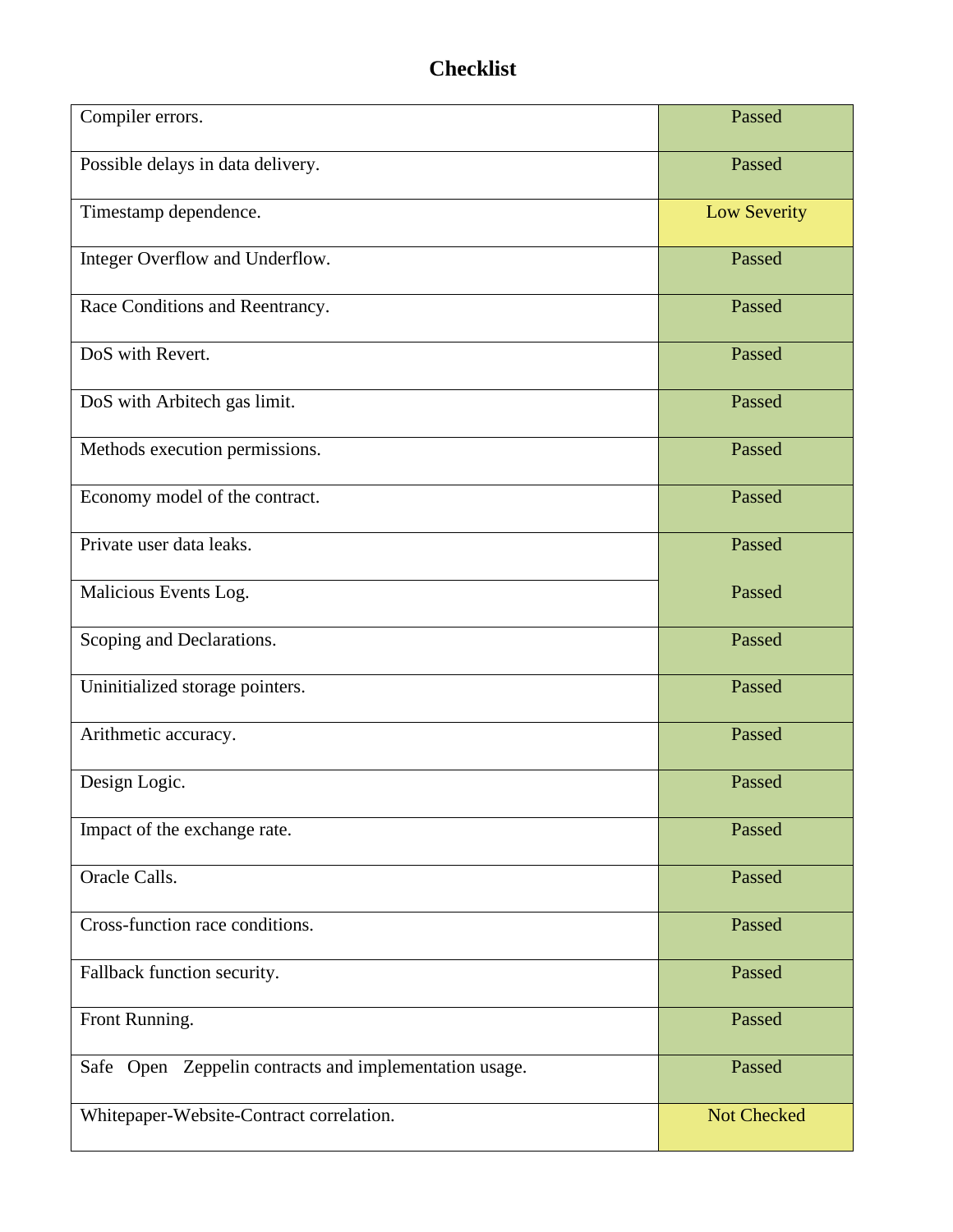### **Owner privileges**

#### <span id="page-8-1"></span><span id="page-8-0"></span>**NIL Contract**

function will transfer token for a specified address. recipient is the address to transfer' to. amount is the amount to be transferred. Requirements: `recipient` cannot be the zero address. The caller must have a balance of at least `amount`.



Owner can add any address to botwallet address.



Owner call this function to add "account". "account" is excluded from free.



Transfer tokens from one address to another. "sender" is the address which you want to send tokens from. "recipient" is the address which you want to transfer to. "amount" is the number of tokens to be transferred. `sender` and `recipient` cannot be the zero address. `sender` must have a balance of at least `amount`. The caller must have allowance for `sender's 'tokens of at least `amount`.



Owner add the "recipient" address and "amount" of tokens . the amount of tokens are transfer to this address.



Owner call this function to add "account" in whitelist.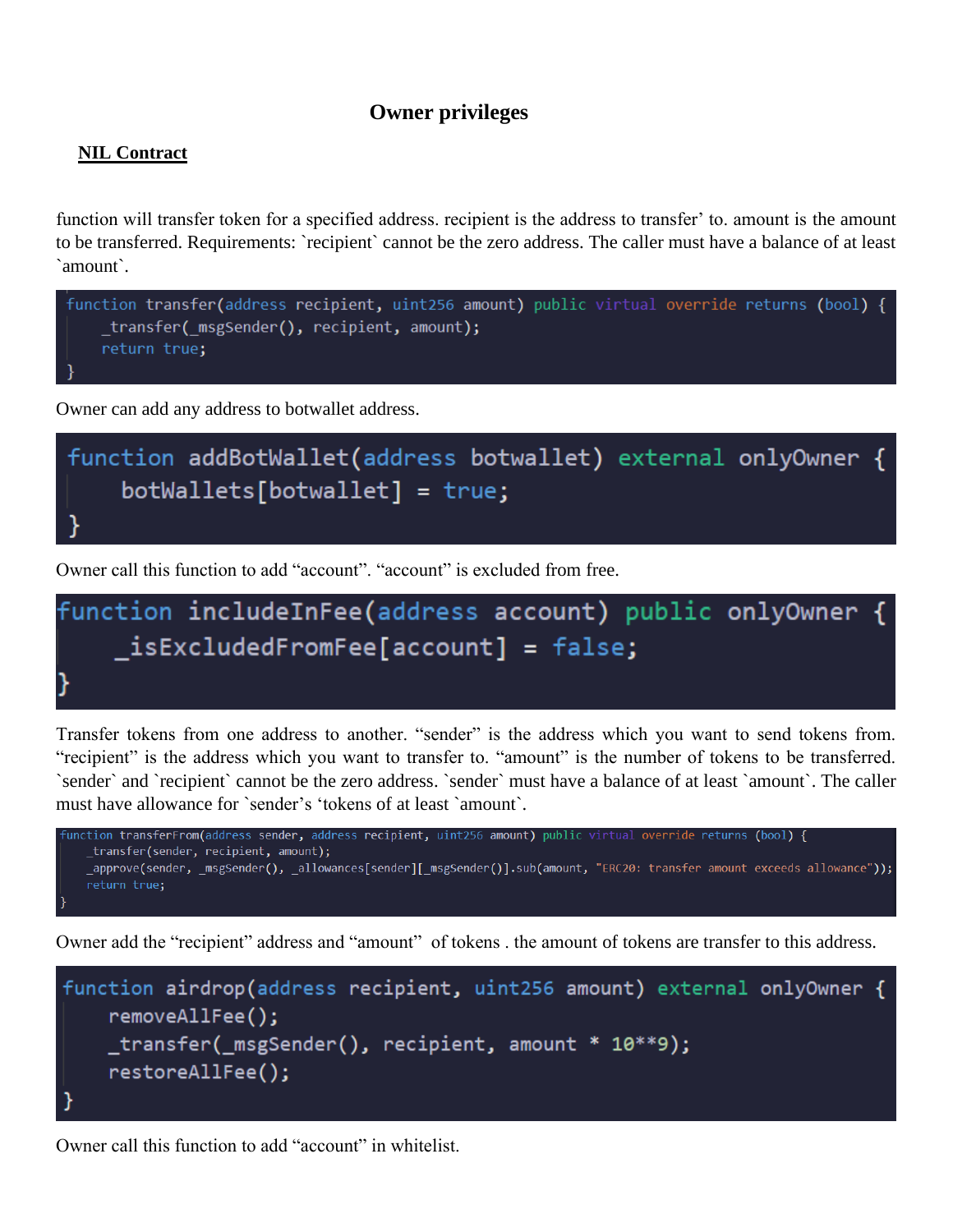

Owner add the addresses in "newholder" array and passed the number of tokens in "amounts" array. Here is a require statement where length of "newholder" and length of "amounts" must be same. Then number of tokens are sent to the account which owner provides.

Gas Cost is increasing exponentially with each iteration of loop.



Owner can allow trading by enabling the cantrade .



Approve the passed address to spend the specified number of tokens on behalf of msg. sender. "spender" is the address which will spend the funds. "amount" the number of tokens to be spent.

Beware that changing an allowance with this method brings the risk that someone may use both the old and the new allowance by unfortunate transaction ordering. One possible solution to mitigate this race condition is to first reduce the spender's allowance to 0 and set the desired value afterwards.



Locks the contract for owner for the amount of time provided. Onlyowner can call this function.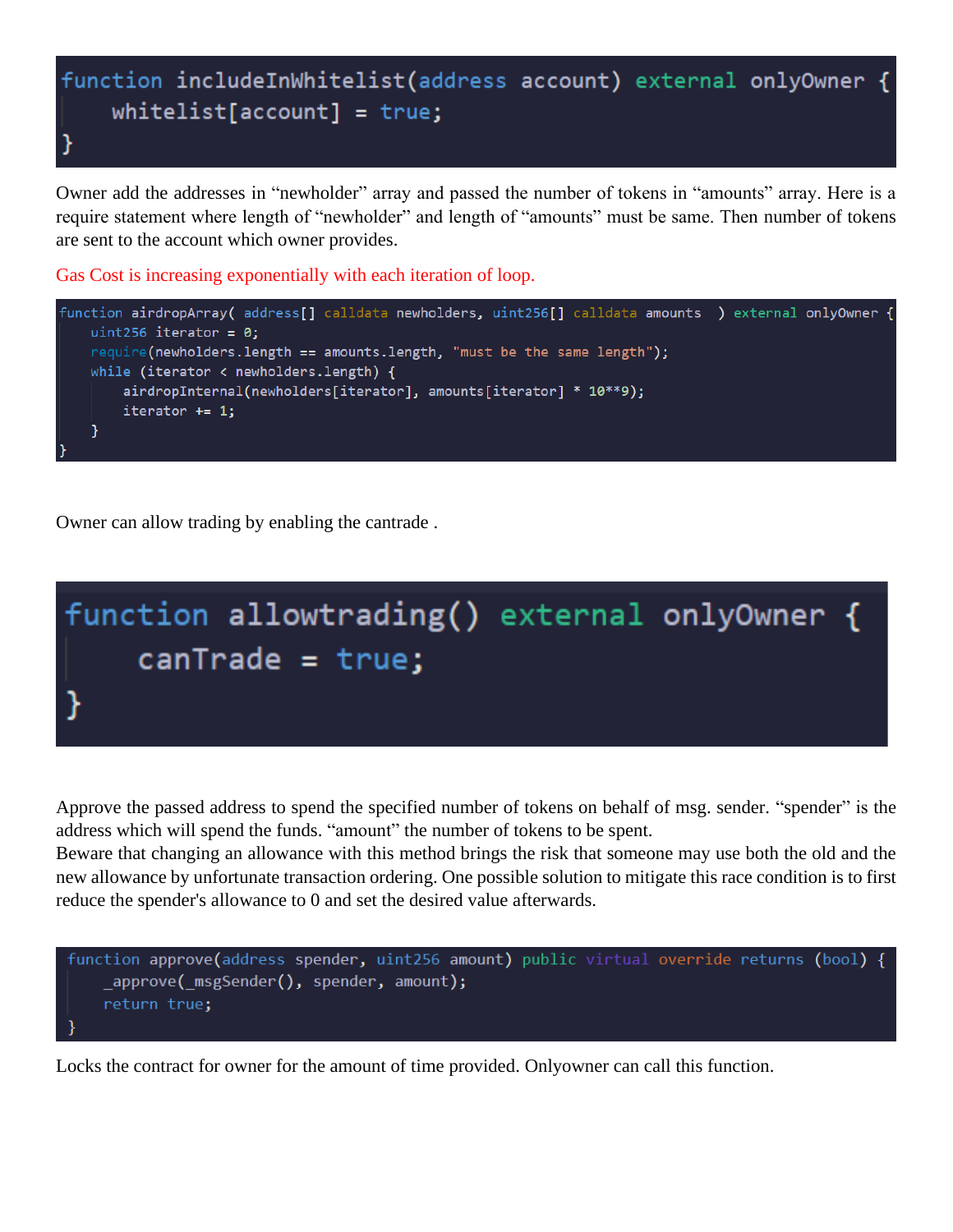

Remove the "botwallet" from botwallet mapping,



Owner can add the wallet address which will get the all-contract balance when this function is called.



Enabled the swap and liquify. Onlyowner can call this function.



This will increase approval number of tokens to spender address. "spender" is the address whose allowance will increase and "addedValue" are number of tokens which are going to be added in current allowance. approve should be called when  $\text{allowances}[\text{spender}] = 0$ . To increment allowed value is better to use this function to avoid 2 calls (and wait until the first transaction is mined) From NIL Token. Sol.

```
function increaseAllowance(address spender, uint256 addedValue) public virtual returns (bool) {
    _approve(_msgSender(), spender, _allowances[_msgSender()][spender].add(addedValue));
   return true;
```
Burn fee percent is set in this."fee" is passed to burnfee. Burn fee cannot be more than 20% of tx amount.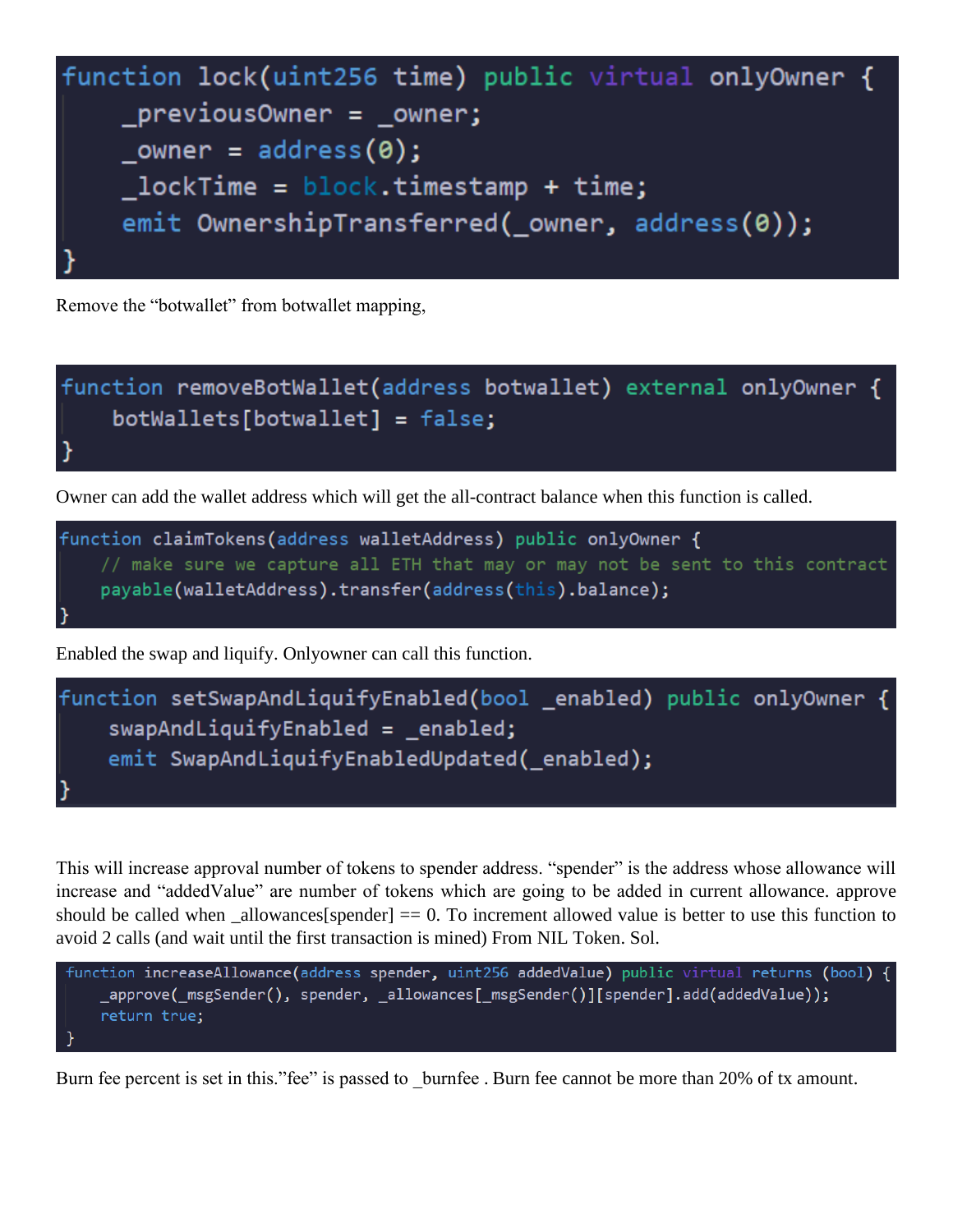```
function setBurnFeePercent(uint256 fee) public onlyOwner {
   require(fee < 20, "Burn fee cannot be more than 20% of tx amount");
   burnFee = fee;
```
Owner can call this function for claiming other tokens. "walletaddress" is the address where all tokens are sent and "tokenaddress" is the address of the token which will be sent from contract.



Set the new liquidity fee.

# function setLiquidityFeePercent(uint256 liquidityFee) external onlyOwner {  $\lrcorner$ liquidityFee = liquidityFee; }

Owner can add the wallet address and can transfer all balance of contract to that wallet address.

Set the Swap Threshold Amount. Swap Threshold Amount cannot be less than 1,000,000,000



Atomically decreases the allowance granted to `spender` by the caller. This is an alternative to {approve} that can be used as a mitigation for problems described in {IERC20-approve}. Emits an {Approval} event indicating the updated allowance.

Requirements: `spender` cannot be the zero address. `spender` must have allowance for the caller of at least `subtractedValue`.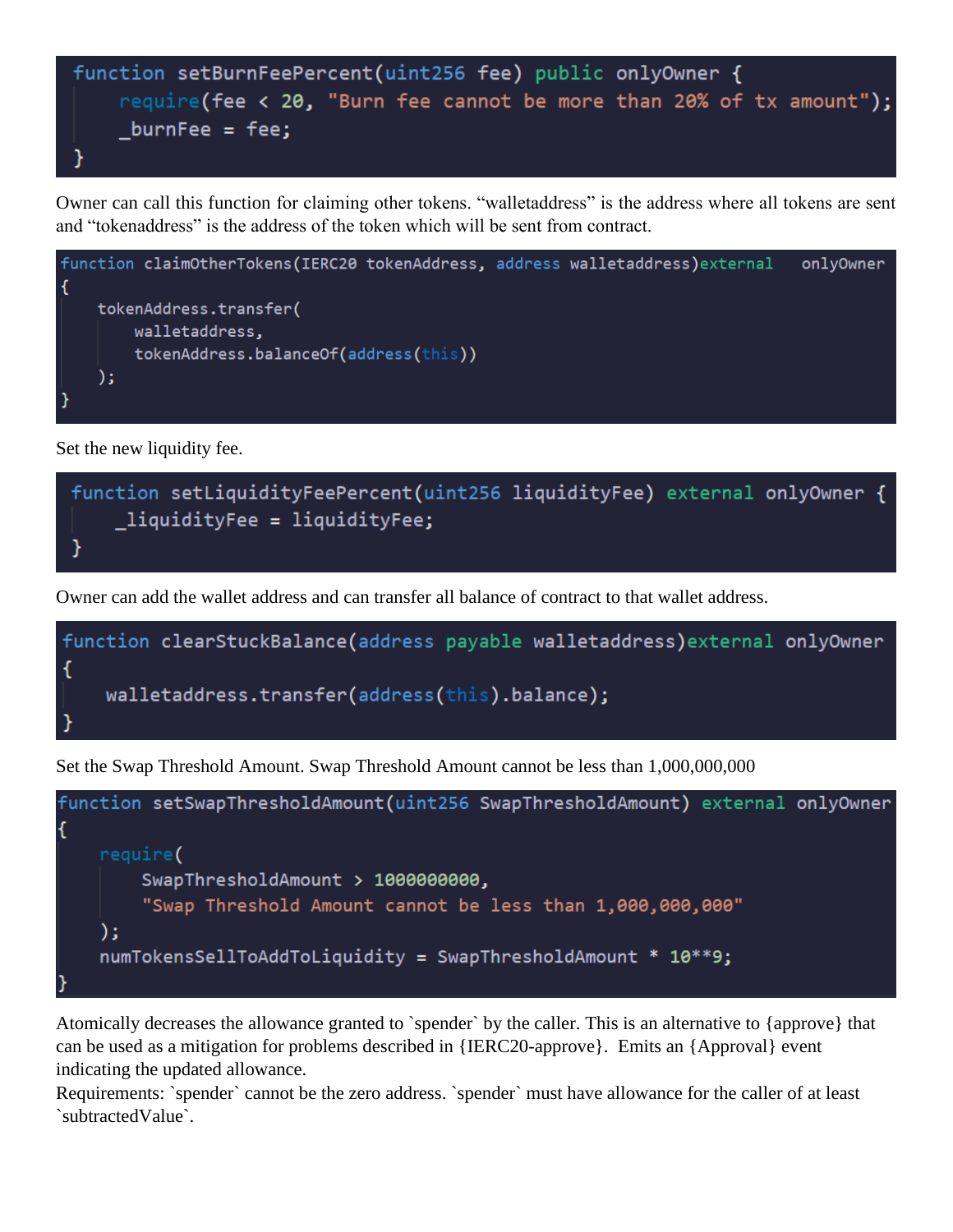

Set the tax fee percent. tax fee cannot be more than 20%



Owner can add "account" address to exclude from fee.



Leaves the contract without owner. It will not be possible to call `onlyOwner` functions anymore. Can only be called by the current owner. NOTE: Renouncing ownership will leave the contract without an owner, thereby removing any functionality that is only available to the owner.



Set the maxtxamount. Max Tx Amount cannot be less than 10,000,000



Owner can add "account" in exclude from reward.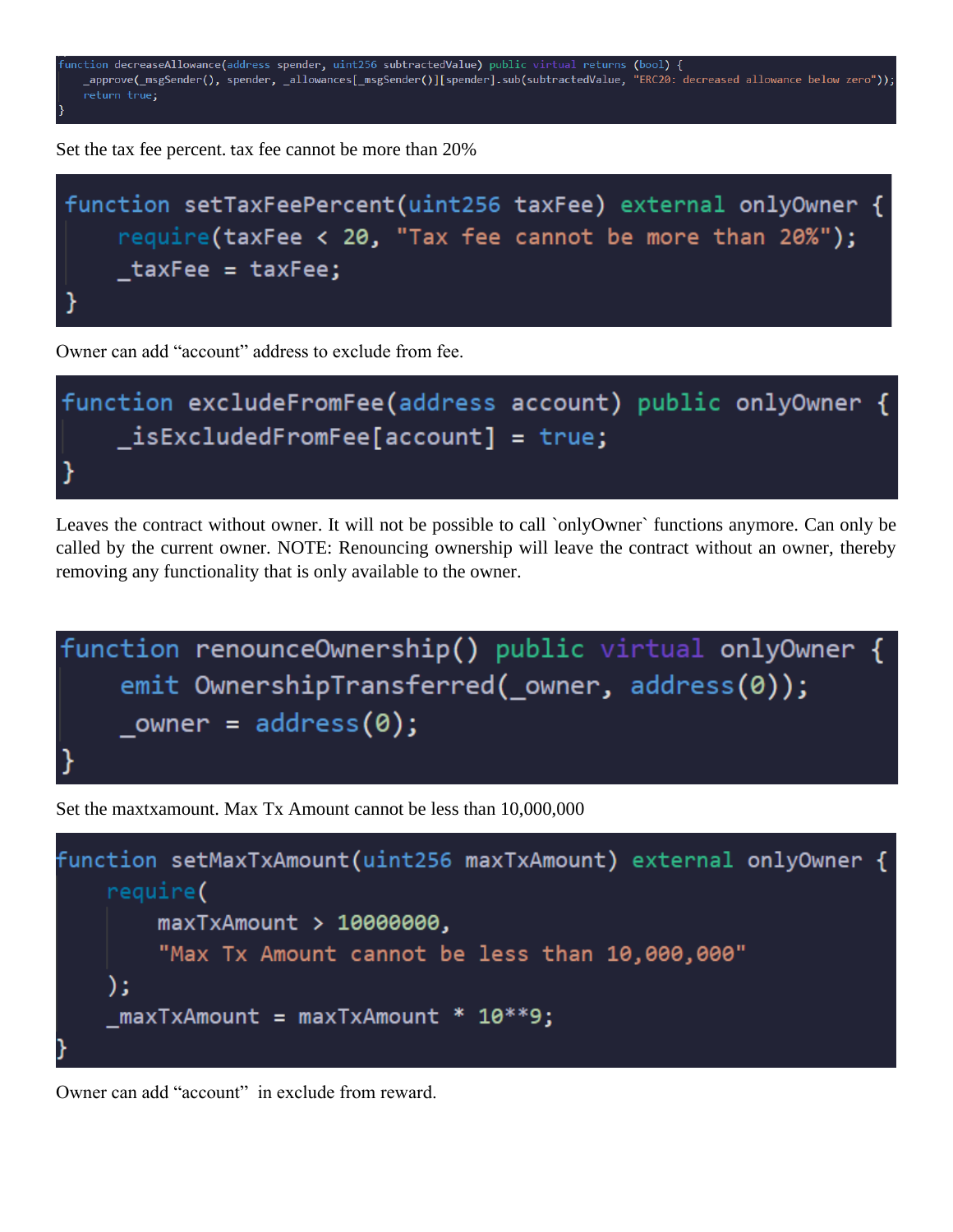```
function excludeFromReward(address account) public onlyOwner {
   // require(account != 0x7a250d5630B4cF539739dF2C5dAcb4c659F2488D, 'We can not exclude Uniswap router.');
   require(!_isExcluded[account], "Account is already excluded");
   if (\_rOwned[account] > 0) {
       _tOwned[account] = tokenFromReflection(_rOwned[account]);
   \mathcal{Y}_isExcluded[account] = true;_excluded.push(account);
```
Owner can exclude "account" from whitelist.

```
function excludeFromWhitelist(address account) external onlyOwner {
    whitelist[account] = false;
```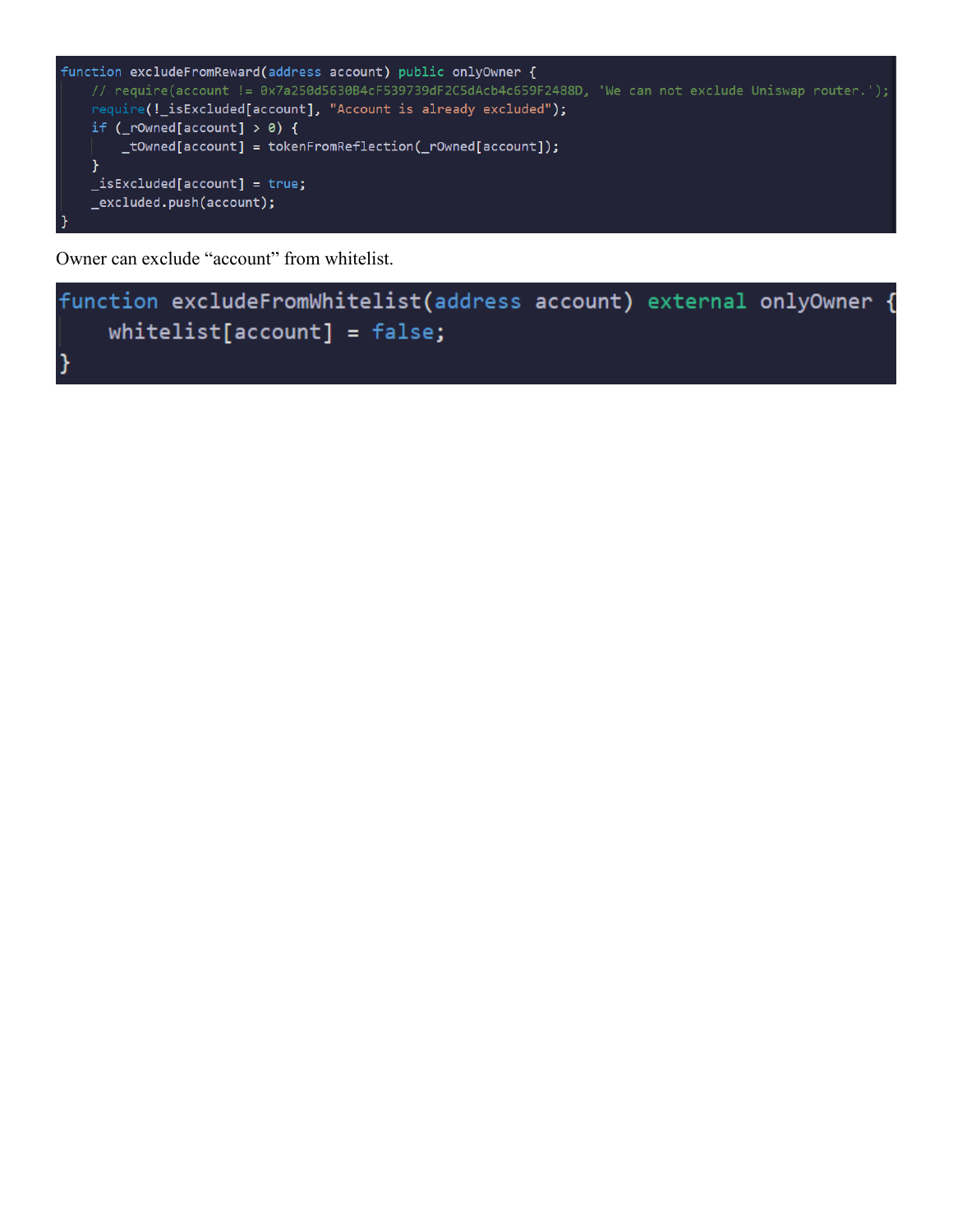# **Quick Stats:**

<span id="page-14-0"></span>

| <b>Main Category</b>    | <b>Subcategory</b>                            | <b>Result</b> |
|-------------------------|-----------------------------------------------|---------------|
| Contract<br>Programming | Solidity version not specified                | Passed        |
|                         | Solidity version too old                      | Passed        |
|                         | Integer overflow/underflow                    | Passed        |
|                         | Function input parameters lack of check       | Passed        |
|                         | Function input parameters check bypass        | Passed        |
|                         | Function access control lacks management      | Passed        |
|                         | Critical operation lacks event log            | Passed        |
|                         | Human/contract checks bypass                  | Passed        |
|                         | Random number generation/use vulnerability    | N/A           |
|                         | <b>Fallback function misuse</b>               | N/A           |
|                         | Race condition                                | Passed        |
|                         | Logical vulnerability                         | Passed        |
|                         | Other programming issues                      | Passed        |
| Code<br>Specification   | Visibility not explicitly declared            | Passed        |
|                         | Var. storage location not explicitly declared | Passed        |
|                         | Use keywords/functions to be deprecated       | Passed        |
|                         | Other code specification issues               | Passed        |
| <b>Gas Optimization</b> | Assert () misuse                              | Passed        |
|                         | High consumption 'for/while' loop             | Moderate      |
|                         | High consumption 'storage' storage            | Passed        |
|                         | "Out of Gas" Attack                           | Passed        |
| <b>Business Risk</b>    | The maximum limit for mintage not set         | Passed        |
|                         | "Short Address" Attack                        | Passed        |
|                         | "Double Spend" Attack                         | Passed        |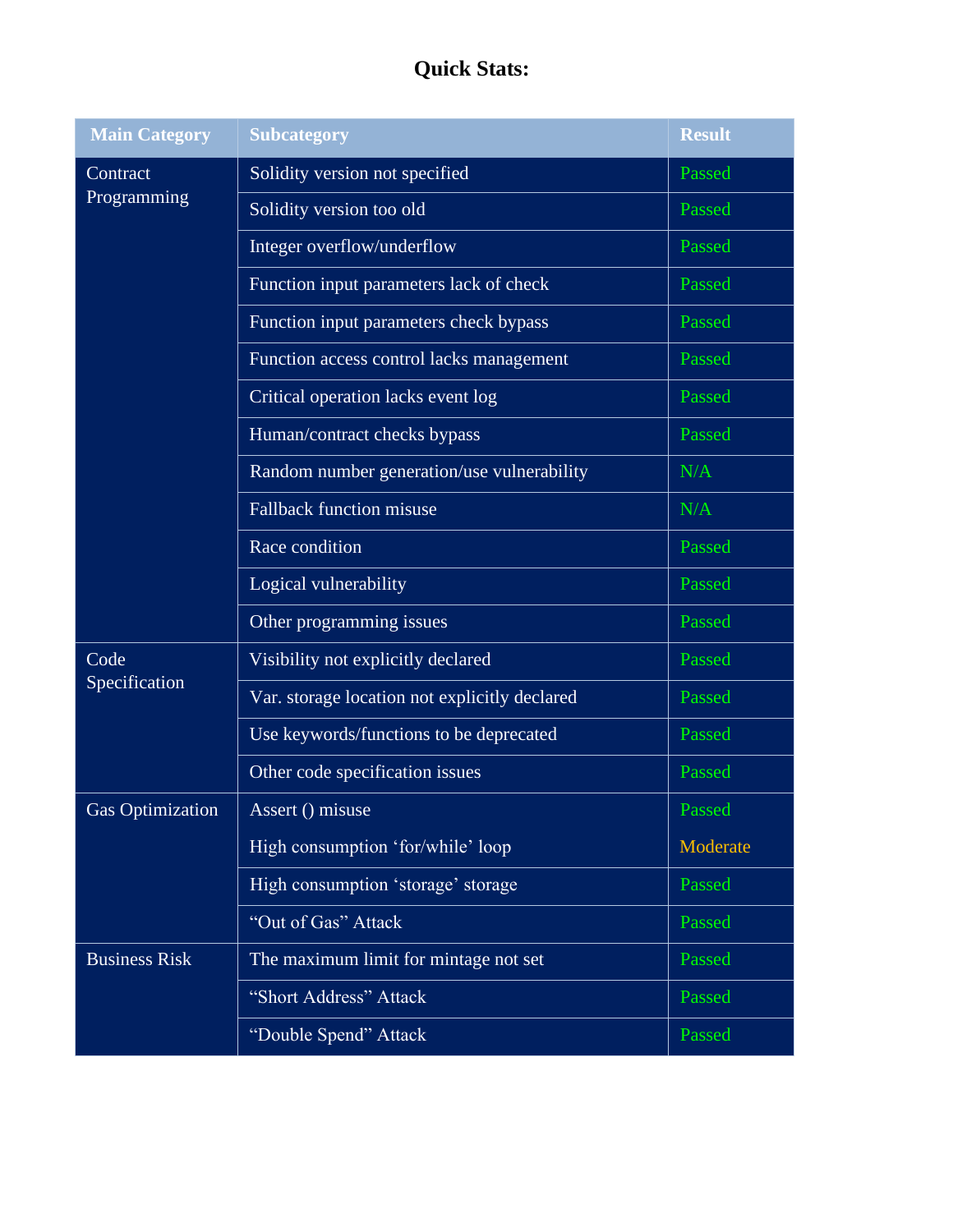# **Overall Audit Result:** Passed

### <span id="page-15-0"></span>**Executive Summary**

According to the standard audit assessment, Customer's solidity smart contract is Well-Secured. Again, it is recommended to perform an Extensive audit assessment to bring a more assured conclusion.

| Insecure | Poor secured | Secure       | Well-secured |
|----------|--------------|--------------|--------------|
|          |              |              |              |
|          |              | You Are Here |              |

We used various tools like Mythril, Slither and Remix IDE. At the same time this finding is based on critical analysis of the manual audit.

All issues found during automated analysis were manually reviewed and applicable vulnerabilities are presented in the Quick Stat section.

We found 0 critical, 0 high, 0 medium and 3 low level issues.

### <span id="page-15-1"></span>**Code Quality**

The NIL ERC20 Token protocol consists of one smart contract. It has other inherited contracts like Context, IERC20, Ownable. These are compact and well written contracts. Libraries used in NIL ERC20 Token are part of its logical algorithm. They are smart contracts which contain reusable code. Once deployed on the Blockchain (only once), it is assigned a specific address and its properties / methods can be reused many times by other contracts in protocol. The ARBITECH SOLUTIONS team has **not** provided scenario and unit test scripts, which would help to determine the integrity of the code in an automated way.

Overall, the code is not commented. Commenting can provide rich documentation for functions, return variables and more.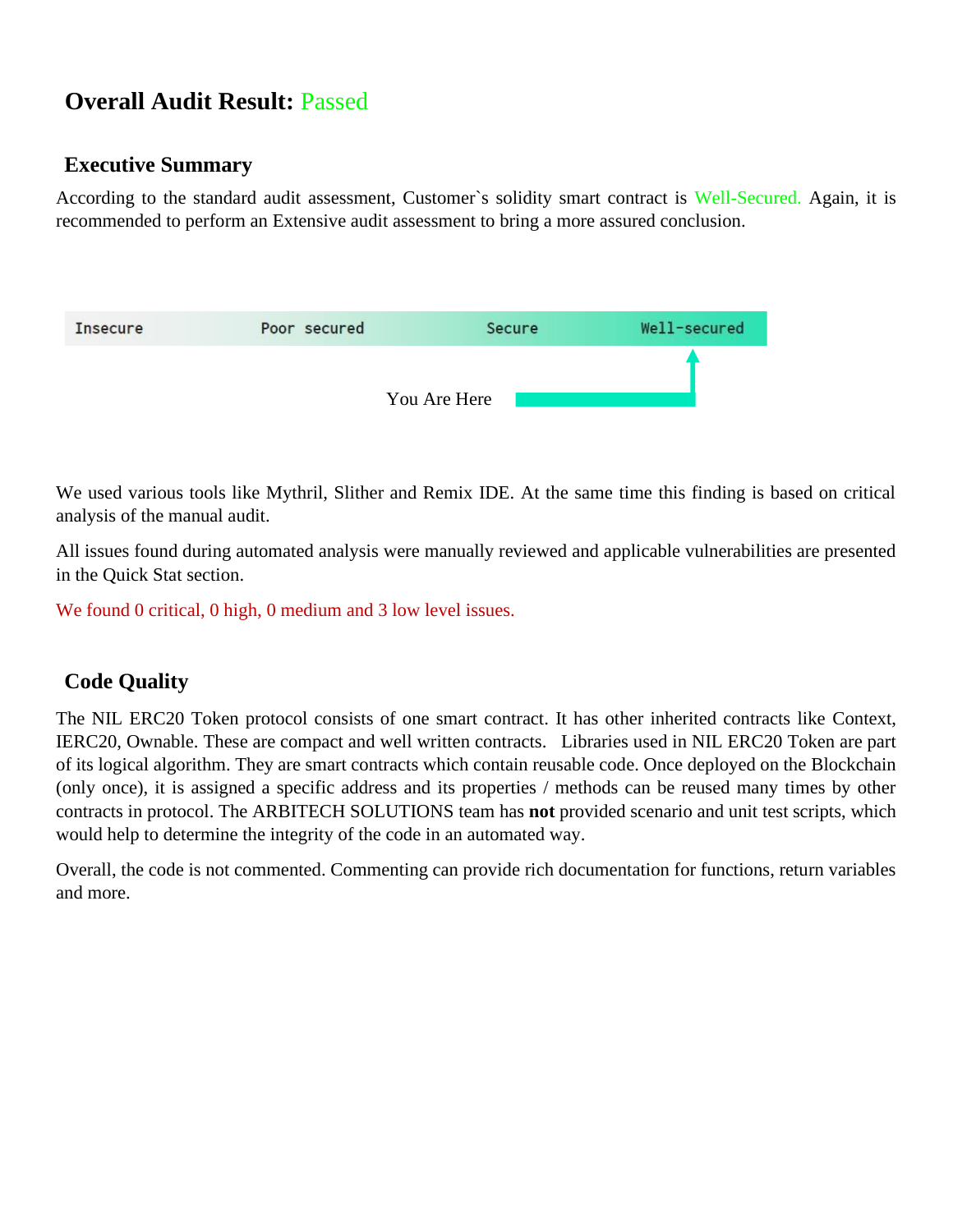### <span id="page-16-0"></span>**Documentation**

As mentioned above, it's recommended to write comments in the smart contract code, so anyone can quickly understand the programming flow as well as complex code logic. We were given a NIL ERC20 Token smart contract code in the form of File.

### <span id="page-16-1"></span>**Use of Dependencies**

As per our observation, the libraries are used in this smart contract infrastructure that are based on well-known industry standard open-source projects. And even core code is written well and systematically. This smart contract does not interact with other external smart contracts.

| <b>Risk Level</b>    | <b>Description</b>                                                                                       |
|----------------------|----------------------------------------------------------------------------------------------------------|
| <b>Critical</b>      | Critical vulnerabilities are usually straightforward to                                                  |
|                      | exploit and can lead to token loss etc.                                                                  |
|                      | High-level vulnerabilities are difficult to exploit;                                                     |
| <b>High</b>          | however, they also have significant impact on smart contract execution, e.g. public<br>access to crucial |
|                      | functions                                                                                                |
| <b>Medium</b>        | Medium-level vulnerabilities are important to fix; however, they can't lead to<br>tokens lose            |
|                      |                                                                                                          |
|                      | Low-level vulnerabilities are mostly related to                                                          |
| Low                  | outdated, unused etc. code snippets, that can't have                                                     |
|                      | significant impact on execution                                                                          |
| <b>Lowest / Code</b> | Lowest-level vulnerabilities, code style violations                                                      |
| <b>Style / Best</b>  | and info statements can't affect smart contract                                                          |
|                      | execution and can be ignored.                                                                            |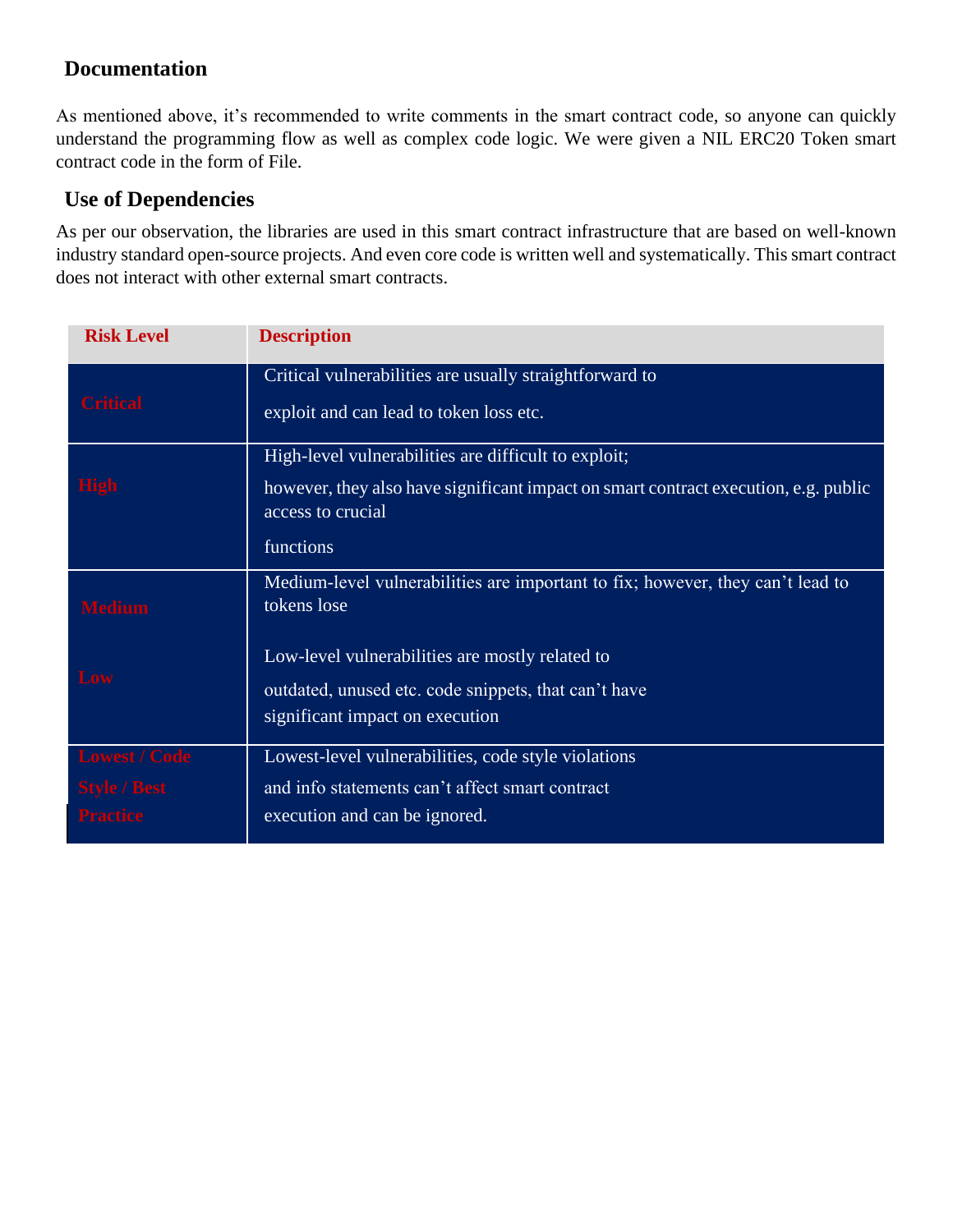### <span id="page-17-0"></span>**Audit Findings**

# <span id="page-17-1"></span>**Critical**

No Critical severity vulnerabilities were found.

# <span id="page-17-2"></span>**High**

No high severity vulnerabilities were found.

# <span id="page-17-3"></span>**Medium**

No Medium severity vulnerabilities were found.

# <span id="page-17-4"></span>**Low**

### (1) Approve

Approve the passed address to spend the specified number of tokens on behalf of msg. sender. "spender" is the address which will spend the funds. "amount" the number of tokens to be spent.

Beware that changing an allowance with this method brings the risk that someone may use both the old and the new allowance by unfortunate transaction ordering. One possible solution to mitigate this race condition is to first reduce the spender's allowance to 0 and set the desired value afterwards.

```
function approve(address spender, uint256 amount) public virtual override returns (bool) {
    approve( msgSender(), spender, amount);
    return true;
```
#### (2) IncreaseAllowance ()

This will increase approval number of tokens to spender address. "spender" is the address whose allowance will increase and "addedValue" are number of tokens which are going to be added in current allowance. approve should be called when allowances[spender]  $= 0$ . To increment allowed value is better to use this function to avoid 2 calls (and wait until the first transaction is mined) .

```
function increaseAllowance(address spender, uint256 addedValue) public virtual returns (bool) {
    _approve(_msgSender(), spender, _allowances[_msgSender()][spender].add(addedValue));
   return true;
}
```
(3) airdropArray ()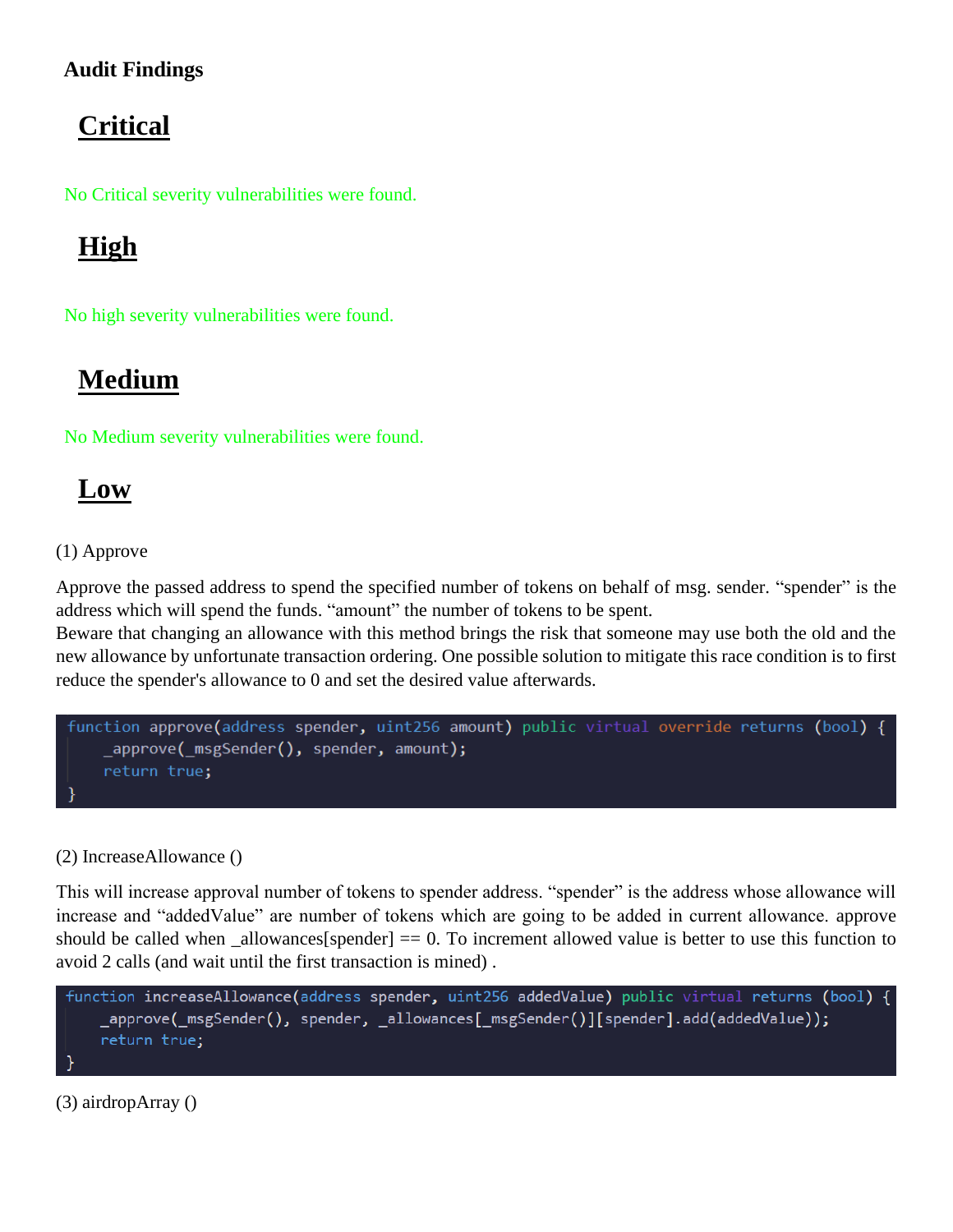Owner add the addresses in "newholder" array and passed the number of tokens in "amounts" array. Here is a require statement where length of "newholder" and length of "amounts" must be same. Then number of tokens are sent to the account which owner provides.

Gas Cost is increasing exponentially with each iteration of loop.

```
function airdropArray( address[] calldata newholders, uint256[] calldata amounts ) external onlyOwner {
   uint256 iterator = 0;require(newholders.length == amounts.length, "must be the same length");
   while (iterator < newholders.length) {
       airdropInternal(newholders[iterator], amounts[iterator] * 10**9);
       iterator += 1;}
```
Solution: This issue is acknowledged.

### **Conclusion**

<span id="page-18-0"></span>The Smart Contract code passed the audit successfully on the Ethereum Mainnet with some considerations to take. There were three low severity warnings raised meaning that they should be taken into consideration. The last change is advisable in order to provide more security to new holders. Nonetheless this is not necessary if the holders and/or investors feel confident with the contract owners. We were given a contract code. And we have used all possible tests based on given objects as files. So, it is good to go for production.

Since possible test cases can be unlimited for such extensive smart contract protocol, hence we provide no such guarantee of future outcomes. We have used all the latest static tools and manual observations to cover maximum possible test cases to scan everything. Smart contracts within the scope were manually reviewed and analyzed with static analysis tools. Smart Contract's high-level description of functionality was presented in Quick Stat section of the report.

Audit report contains all found security vulnerabilities and other issues in the reviewed code.

Security state of the reviewed contract is "Well-Secured".

### <span id="page-18-1"></span>**Our Methodology**

We like to work with a transparent process and make our reviews a collaborative effort. The goals of our security audits are to improve the quality of systems we review and aim for sufficient remediation to help protect users. The following is the methodology we use in our security audit process.

#### **Manual Code Review:**

In manually reviewing all of the code, we look for any potential issues with code logic, error handling, protocol and header parsing, cryptographic errors, and random number generators. We also watch for areas where more defensive programming could reduce the risk of future mistakes and speed up future audits. Although our primary focus is on the in-scope code, we examine dependency code and behavior when it is relevant to a particular line of investigation.

#### **Vulnerability Analysis:**

Our audit techniques included manual code analysis, user interface interaction, and whitebox penetration testing. We look at the project's web site to get a high-level understanding of what functionality the software under review